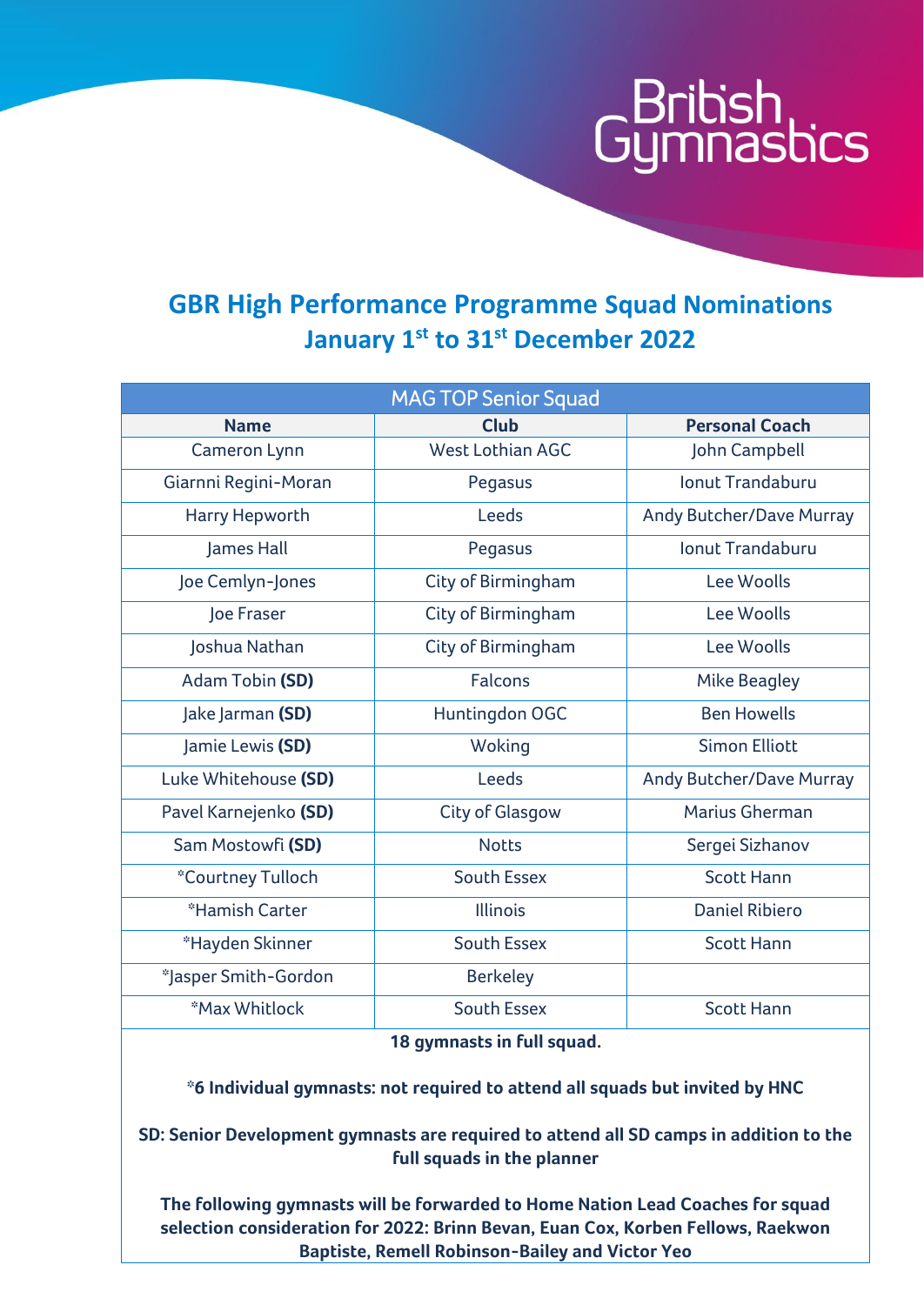### G<sup>British</sup><br>Gymnastics

| <b>MAG TOP Junior Squad</b> |                           |                                 |  |  |
|-----------------------------|---------------------------|---------------------------------|--|--|
| <b>Name</b>                 | <b>Club</b>               | <b>Personal Coach</b>           |  |  |
| Alex Niscoveanu             | South Essex               | <b>Anthony Wise</b>             |  |  |
| Alex Yolshina-Cash          | <b>Notts</b>              | Sergei Sizhanov                 |  |  |
| Charlie Harvey-Lloyd        | <b>Pipers Vale</b>        | Will Banthorpe                  |  |  |
| Danny Crouch                | <b>South Essex</b>        | <b>Anthony Wise</b>             |  |  |
| <b>Gabriel Langton</b>      | City of Birmingham        | Luke Folwell                    |  |  |
| <b>George Atkins</b>        | <b>South Essex</b>        | <b>Anthony Wise</b>             |  |  |
| <b>Jack Stanley</b>         | Leeds                     | <b>Andy Butcher/Dave Murray</b> |  |  |
| Joseph Feery                | <b>Manchester Academy</b> | Jake Seager                     |  |  |
| <b>Kieran Rockett</b>       | <b>Harrow</b>             | Javon Thompson                  |  |  |
| <b>Luke Marsh</b>           | <b>Notts</b>              | Sergei Sizhanov                 |  |  |
| <b>Oakley Banks</b>         | Pegasus                   | <b>Jonut Trandaburu</b>         |  |  |
| <b>Reuben Ward</b>          | <b>Manchester Academy</b> | Jake Seager                     |  |  |
| <b>Winston Powell</b>       | City of Birmingham        | Luke Folwell                    |  |  |
| 12 avannocke colockod       |                           |                                 |  |  |

**13 gymnasts selected.**

**Junior Europeans Squad will be selected following the British Championships 2022**

**The following gymnasts will be forwarded to Home Nation Lead Coaches for squad selection consideration for 2022: Elliot Vernon, Felix Coomber, Jonas Rushworth, Liam Jury, Michael Goddard, Trigg Dudley, Trumaine Brown, Simon Toussaint, Zion Aserie**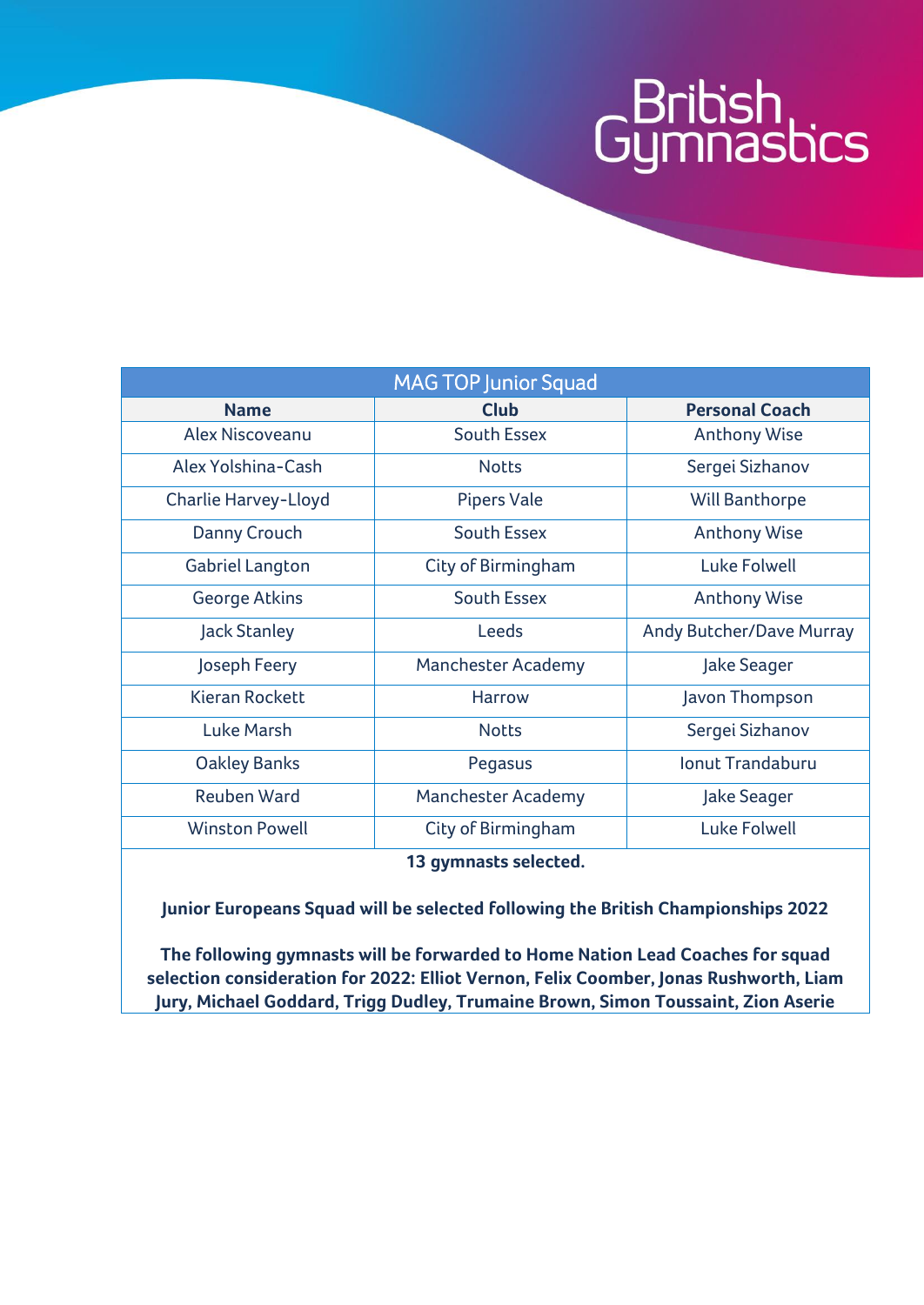## G<sup>British</sup><br>Gymnastics

| <b>MAG Development Squad</b> |                           |                         |  |  |
|------------------------------|---------------------------|-------------------------|--|--|
| <b>Name</b>                  | <b>Club</b>               | <b>Personal Coach</b>   |  |  |
| <b>Benjamin Porter</b>       | Woking                    | <b>Craig Woodhams</b>   |  |  |
| Danny Bullard                | Waveney                   | Pete Etherington        |  |  |
| Denis Skala                  | <b>Manchester Academy</b> | <b>Will Trood</b>       |  |  |
| Deshai Knights               | <b>South Essex</b>        | <b>Andrew Tucker</b>    |  |  |
| <b>Dexter Pedder</b>         | Pegasus                   | <b>Ionut Trandaburu</b> |  |  |
| <b>Evan McPhillips</b>       | <b>Bury</b>               | <b>Matt Firth</b>       |  |  |
| Jake Palmer                  | Portsmouth                | <b>Adam Paterson</b>    |  |  |
| Jesse Dobson                 | Heathrow                  | <b>Tom Barnes</b>       |  |  |
| Josh James Suett             | <b>South Essex</b>        | <b>Andrew Tucker</b>    |  |  |
| Jude Irons                   | <b>Notts GC</b>           | Josh Champion           |  |  |
| Kaydn Jackson                | <b>South Essex</b>        | <b>Andrew Tucker</b>    |  |  |
| Leo Cozens-Boutall           | <b>South Essex</b>        | <b>Andrew Tucker</b>    |  |  |
| Louie Pinhorne               | Portsmouth                | <b>Adam Paterson</b>    |  |  |
| <b>Rory Clarke</b>           | Heathrow                  | <b>Bradley Smith</b>    |  |  |
| <b>Sammy Cotter</b>          | <b>Bury</b>               | <b>Matt Firth</b>       |  |  |
| Seth Ingle                   | Leeds                     | <b>Liam Pearson</b>     |  |  |
| <b>Uzair Chowdry</b>         | Sapphire                  | <b>Matthew Reynolds</b> |  |  |
| Zakaine Fawzi                | <b>Notts GC</b>           | Josh Champion           |  |  |

**18 gymnasts in full squad.**

**Any specific squad places not taken for an individual camp, reserves may be invited from the Foundation squad**

**Non selected gymnasts from the 2021 Selection Day will be forwarded to relevant Home Nations squads for consideration.**